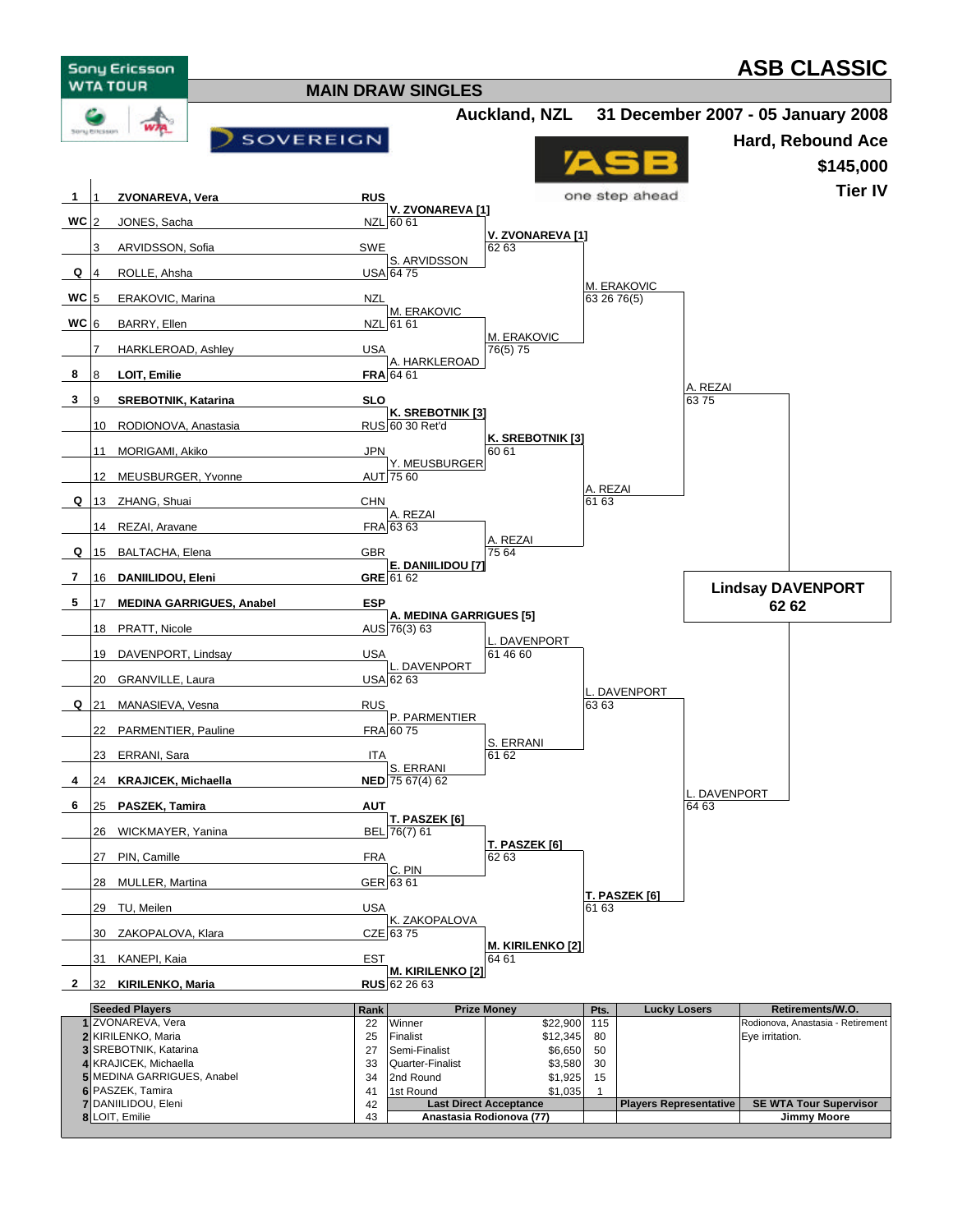

| <b>Seeded Plavers</b>                      | Rank | <b>Prize Money (Per Team)</b> |         | Pts.            | <b>Alternates</b>            | Retirements/W.O.                         |
|--------------------------------------------|------|-------------------------------|---------|-----------------|------------------------------|------------------------------------------|
| 1 LOIT. Emilie / TU. Meilen                | 70   | Winner                        | \$6,750 | 115             |                              | ERAKOVIC / KRAJICEK                      |
| 2 GRANVILLE, Laura / UHLIROVA, Vladimira   | 84   | Finalist                      | \$3.640 | 80              |                              |                                          |
| <b>3 CASTANO, Catalina / SUN, Tiantian</b> | 107  | Semi-Finalist                 | \$1,960 | 50              |                              | KRAJICEK.M. Left wrist injury.           |
| 4 DANIILIDOU, Eleni / WOEHR, Jasmin        | 11   | Quarter-Finalist              | \$1.050 | 30              |                              |                                          |
|                                            |      | <b>First Round</b>            | \$565   |                 |                              |                                          |
|                                            |      |                               |         |                 |                              |                                          |
|                                            |      | <b>Last Direct Acceptance</b> |         |                 | <b>Player Representative</b> | <b>Sony Ericsson WTA Tour Supervisor</b> |
|                                            |      | <b>CRAVERO / ERRANI (327)</b> |         | Alicia Rosolska |                              | Jimmy Moore                              |
|                                            |      |                               |         |                 |                              |                                          |